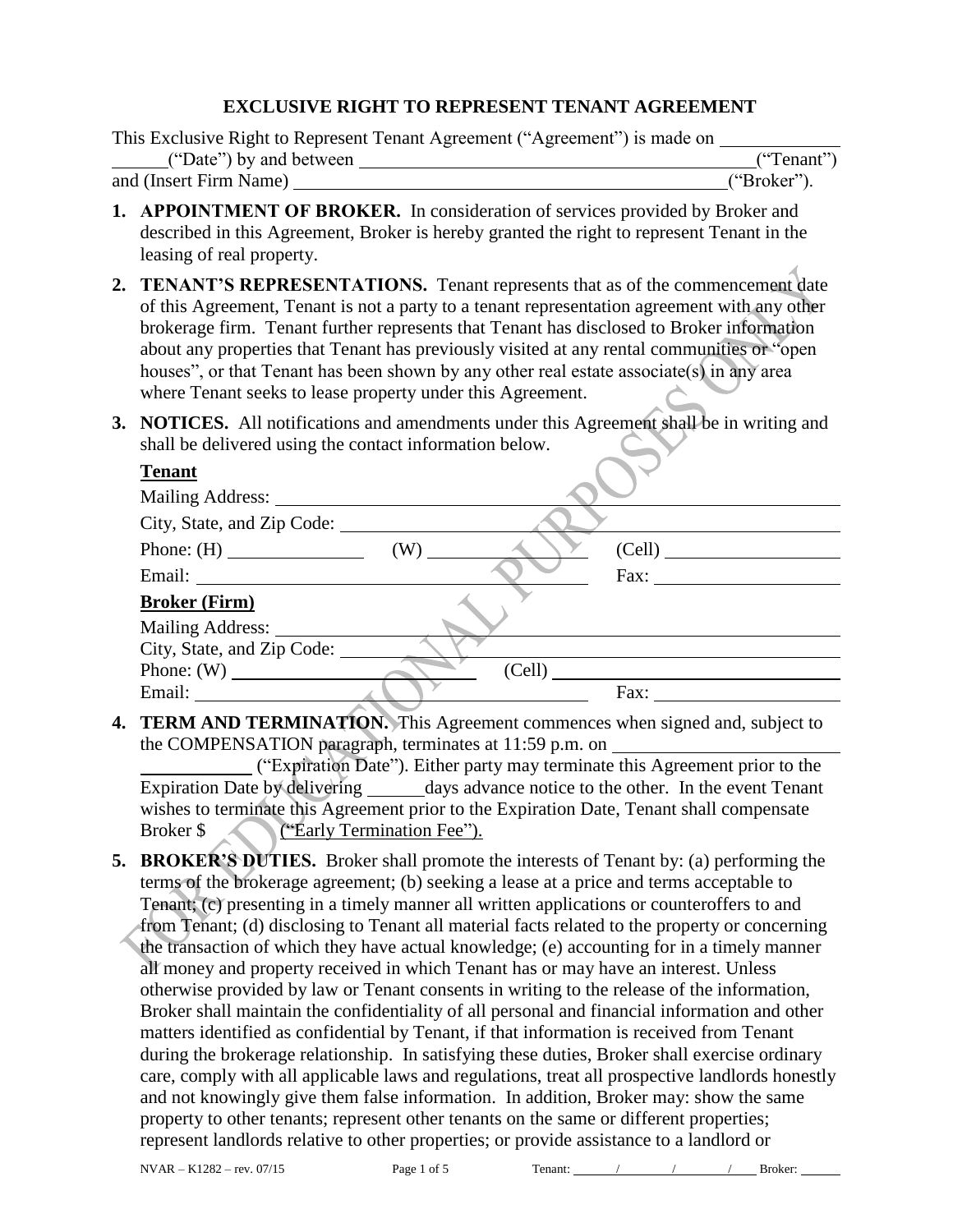prospective landlord by performing ministerial acts that are not inconsistent with Broker's duties under this Agreement.

- **6. TENANT'S DUTIES.** Tenant shall: (a) work exclusively with Broker during the term of this Agreement; (b) pay Broker, directly or indirectly, the compensation set forth below; (c) comply with the reasonable requests of Broker to supply any pertinent financial or personal data needed to fulfill the terms of this Agreement; (d) be available during Broker's regular working hours to view properties.
- **7. PURPOSE.** Tenant is retaining Broker for the leasing of the following type of real property:

#### **8. COMPENSATION.**

- **A**. **Retainer Fee**. Broker acknowledges receipt of a retainer fee in the amount of  $\frac{1}{2}$ , which  $\Box$  shall **OR**  $\Box$  shall not be subtracted from any compensation due Broker under this Agreement. The retainer fee is non-refundable and is earned when paid.
- **B. Payment**. Tenant shall pay compensation in the amount of  $\Box$

("Broker's Fee") to Broker if Tenant enters into a lease for real property during the term of this Agreement and any time thereafter. In most cases, the landlord pays Broker's Fee, but in the event landlord does not pay any or all of this amount due, Tenant hereby agrees to pay any and all remaining Broker's Fee due to the Tenant's Broker. Broker may retain any additional compensation offered by the landlord or landlord's representative, even if this causes the compensation paid to Broker to exceed the fees specified above.

Broker's Fee, shall also be earned, due and payable under either of the following circumstances whether the transaction is consummated through the services of Broker or otherwise:

**1**. If, within days after expiration or termination of this Agreement, Tenant enters into a lease for real property, unless Tenant has entered into a subsequent "Exclusive Right to Represent Tenant" agreement with another real estate broker; **OR**

**2**. If, having entered into a lease for real property during the term of this Agreement, Tenant defaults under the terms of that lease.

In addition to the Broker's Fee, an additional fee of \$ will be collected from Tenant payable to Broker, at the time Tenant takes possession of the property.

Any obligation incurred under this Agreement on the part of Tenant to pay Broker's Fee shall survive the term of this Agreement.

#### **9. RELOCATION PROGRAM.** Tenant is participating in any type of relocation program  $\Box$ Yes **OR** □ No.

If "Yes": (a) the program is named:  $\frac{1}{2}$ ,  $\frac{1}{2}$ ,  $\frac{1}{2}$ ,  $\frac{1}{2}$ ,  $\frac{1}{2}$ ,  $\frac{1}{2}$ ,  $\frac{1}{2}$ ,  $\frac{1}{2}$ ,  $\frac{1}{2}$ ,  $\frac{1}{2}$ ,  $\frac{1}{2}$ ,  $\frac{1}{2}$ ,  $\frac{1}{2}$ ,  $\frac{1}{2}$ ,  $\frac{1}{2}$ ,  $\frac{1}{2}$ ,  $\frac{1}{2}$ 

Contact Name \_\_\_\_\_\_\_\_\_\_\_\_\_\_\_\_\_\_\_\_\_\_\_\_\_\_\_\_\_\_\_\_\_Contact Information

and (b) terms of the program are:

If "No" or Tenant has failed to list a specific relocation program, then Broker shall have no obligation to cooperate with or compensate any undisclosed program.

## **10. TYPES OF REAL ESTATE REPRESENTATION – DISCLOSURE AND INFORMED CONSENT.**

.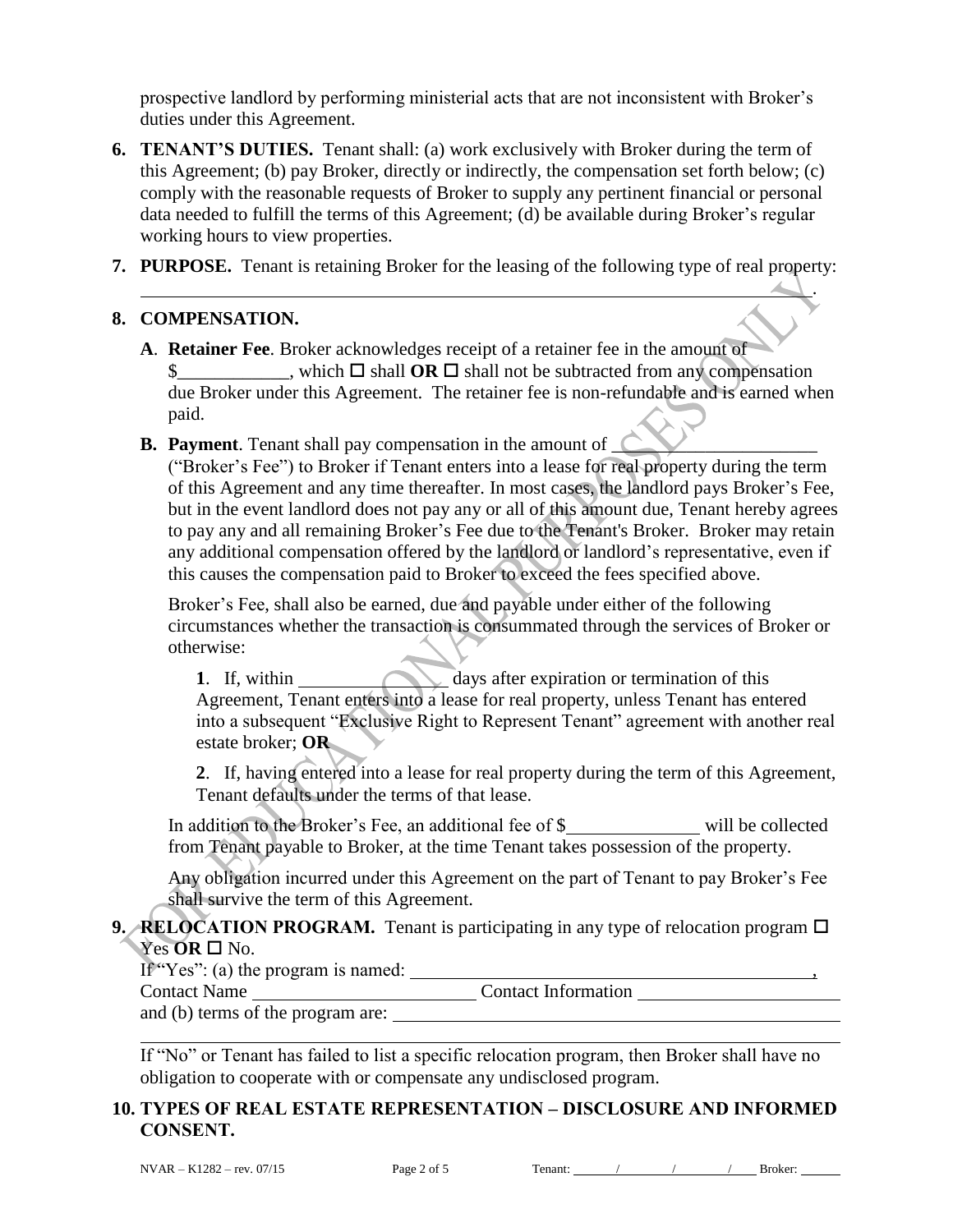**Landlord representation** occurs when landlords contract to use the services of their own broker (known as a listing agent) to act on their behalf.

**Tenant representation** occurs by virtue of this Agreement to use Broker's services. (Note: Broker may assist a landlord or prospective landlord by performing ministerial acts that are not inconsistent with Broker's duties as Tenant's agent under this Agreement.)

**Designated representation** occurs when a tenant and landlord in one transaction are represented by different leasing associate(s) affiliated with the same broker. Each of these leasing associates, known as a designated representative, represents fully the interests of a different client in the same transaction. Designated representatives are not dual representatives if each represents only the tenant or only the landlord in a specific real estate transaction. In the event of designated representatives, each representative shall be bound by client confidentiality requirements, set forth in the BROKER'S DUTIES paragraph. The broker remains a dual representative.

 Tenant does not consent to designated representation thus Tenant does not allow Broker to show properties owned by a landlord represented by this Broker through another designated representative associated with the firm **OR**

 Tenant consents to designated representation and allows Broker to show properties owned by a landlord represented by this Broker through another designated representative associated with the firm.

**Dual representation** occurs when the same broker and the same leasing associate represent both the tenant and landlord in one transaction. In the event of dual representation, the broker shall be bound by confidentiality requirements for each client, set forth in the BROKER'S DUTIES paragraph.

 Tenant does not consent to dual representation thus Tenant does not allow Broker to show properties owned by a landlord represented by this Broker through the same representative **OR**

 $\square$  Tenant does consent to dual representation thus Tenant does allow Broker to show properties owned by a landlord represented by this Broker through the same representative.

**An additional disclosure is required before designated or dual representation is to occur for a specific transaction.**

- **11. COMPLIANCE WITH FAIR HOUSING LAWS.** Property shall be shown and made available without regard to race, color, religion, sex, handicap, familial status or national origin as well as all classes protected by the laws of the United States, the Commonwealth of Virginia and applicable local jurisdictions, or by the REALTOR® Code of Ethics.
- **12. ATTORNEY'S FEES.** If any Party breaches this Agreement and a non-breaching Party retains legal counsel to enforce its rights hereunder, the non-breaching Party shall be entitled to recover against the breaching Party, in addition to any other damages recoverable against any breaching Party, all of its reasonable Legal Expenses incurred in enforcing its right under this Agreement, whether or not suit is filed, and in obtaining, enforcing and/or defending any judgment related thereto. Should any tribunal of competent jurisdiction determine that more than one Party to the dispute has breached this Agreement, then all such breaching Parties shall bear their own costs, unless the tribunal determines that one or more of the Parties is a "Substantially Prevailing Party", in which case any such Substantially Prevailing Party shall be entitled to recover from any of the breaching Parties, in addition to any other damages recoverable against any breaching Party, all of its reasonable Legal Expenses incurred in enforcing its rights under this Agreement, whether or not suit is filed, and in obtaining, enforcing and/or defending any judgment related thereto. "Party" as used in this paragraph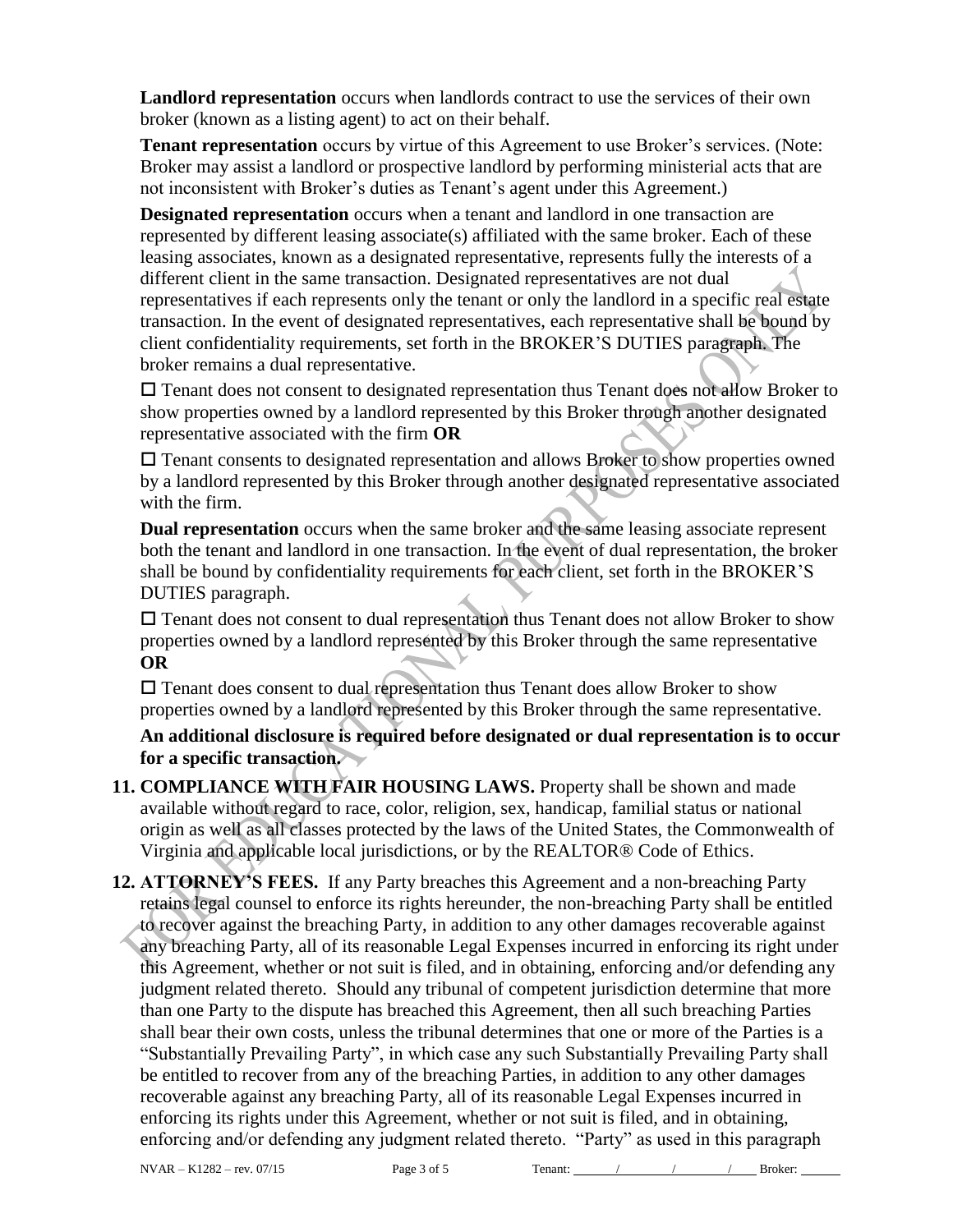includes any third party beneficiary identified herein. "Legal Expenses" as used in this paragraph includes attorney fees, court costs, and litigation expenses, if any, including, but not limited to, expert witness fees and court reporter fees.

- **13.** The Tenant  $\Box$  does **OR**  $\Box$  does not hold an active or inactive real estate license.
- **14. DISCLAIMER.** Tenant acknowledges that Broker is being retained solely as a real estate agent and not as an attorney, tax advisor, lender, appraiser, surveyor, structural engineer, mold or air quality expert, home inspector or other professional service provider. Tenant is advised to seek professional advice concerning the condition of the property or concerning legal and tax matters. Tenant should exercise whatever due diligence Tenant deems necessary with respect to information on any sexual offenders registered under Chapter 9 of Title 9.1 of the Code of Virginia. Such information may be obtained by contacting your local police department or the Department of State Police Central Criminal Records Exchange, at (804)674-2000 or<http://sex-offender.vsp.virginia.gov/sor/>
- **15. Service Provider Referrals.** Broker or one of Broker's sales associates may refer a service provider to assist Seller in this transaction. This referral is not an endorsement, guarantee or warranty as to the quality, cost and/or timeliness of the services to be provided. Seller is advised to independently investigate all options for service providers and consider whether any service provider will work effectively with Seller. Seller is free to reject any referred service provider for any or no reason.
- **16. MISCELLANEOUS.** This Agreement, any exhibits and any addenda signed by the parties constitute the entire agreement between the parties and supersedes any other written or oral agreements between the parties. This Agreement can only be modified in writing when signed by both parties. The laws of Virginia shall govern the validity, interpretation and enforcement of this Agreement.

# **17. OTHER PROVISIONS.**

**(NOTE: Tenant should consult with Broker before visiting any rental properties or contacting any landlords or other real estate associates representing landlords, to avoid the possibility of confusion over the brokerage relationship and misunderstandings about liability for compensation.)**

| Date                                         | <b>Broker/Leasing Manager</b> |
|----------------------------------------------|-------------------------------|
|                                              |                               |
|                                              |                               |
|                                              |                               |
|                                              |                               |
|                                              |                               |
|                                              |                               |
|                                              |                               |
| <b>Leasing Associate Contact Information</b> |                               |
| Associate (Tenant's Agent): 1986. (2012)     |                               |
|                                              | (Cell)                        |
|                                              |                               |



 $\mathcal{L}$